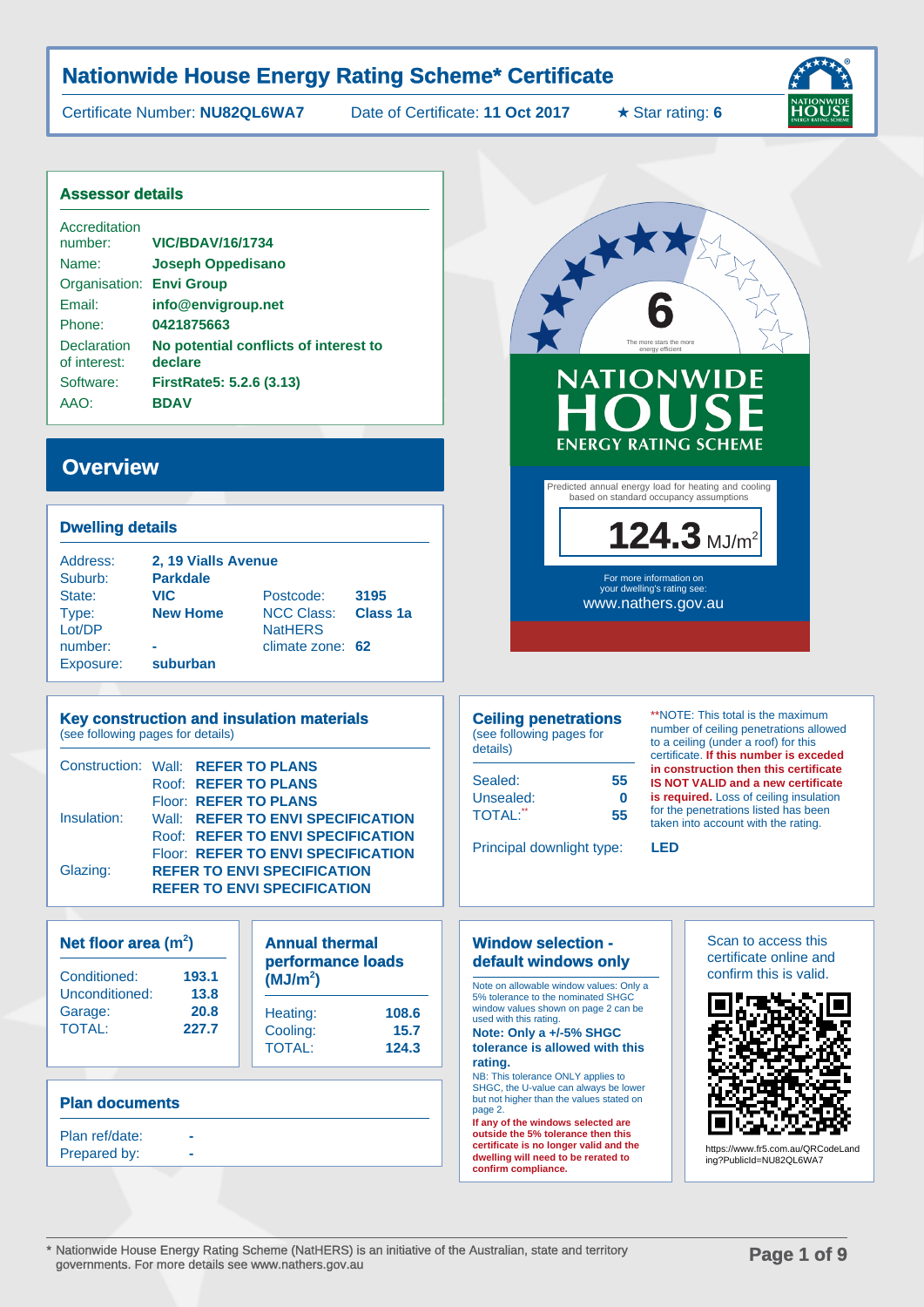Certificate Number: **NU82QL6WA7** Date of Certificate: **11 Oct 2017** ★ Star rating: **6**





### **Building Features**

| <b>Windows type and performance value</b>         |                                     |         |             |  |  |
|---------------------------------------------------|-------------------------------------|---------|-------------|--|--|
| <b>Window ID</b>                                  | <b>Window type</b>                  | U-value | <b>SHGC</b> |  |  |
| ALM-001-01 A                                      | Aluminium A SG Clear                | 6.7     | 0.57        |  |  |
| CMP-003-01                                        | Composite A DG Air Fill Clear-Clear | 3.9     | 0.51        |  |  |
| Composite B DG Air Fill Clear-Clear<br>CMP-004-01 |                                     | 3.9     | 0.59        |  |  |
| ALM-002-01 A                                      | Aluminium B SG Clear                | 6.7     | 0.7         |  |  |

### **Windows schedule**

| <b>Window ID</b> | Window no. | Height (mm) | Width (mm) | <b>Orientation</b> | Zone name            | <b>Outdoor shade</b> |
|------------------|------------|-------------|------------|--------------------|----------------------|----------------------|
| ALM-001-01 A     | Opening 22 | 1200        | 600        | W                  | <b>Ensuite</b>       | <b>No</b>            |
| ALM-001-01 A     | Opening 23 | 2100        | 1800       | W                  | <b>Guest Bedroom</b> | <b>No</b>            |
| ALM-001-01 A     | Opening 25 | 1200        | 600        | W                  | <b>LDRY</b>          | <b>No</b>            |
| ALM-001-01 A     | Opening 21 | 2100        | 600        | S                  | Entry/Study          | <b>No</b>            |
| ALM-001-01 A     | Opening 20 | 2400        | 600        | S                  | Entry/Study          | <b>No</b>            |
| CMP-003-01       | Opening 28 | 700         | 2400       | W                  | Kitchen/Living       | <b>No</b>            |
| CMP-004-01       | Opening 27 | 2400        | 1800       | W                  | Kitchen/Living       | <b>No</b>            |
| CMP-003-01       | Opening 26 | 1400        | 1800       | W                  | Kitchen/Living       | <b>No</b>            |
| ALM-002-01 A     | Opening 29 | 2400        | 4400       | N                  | Kitchen/Living       | <b>No</b>            |
| ALM-001-01 A     | Opening 59 | 1200        | 1200       | N                  | <b>Bath</b>          | <b>No</b>            |
| ALM-001-01 A     | Opening 58 | 1200        | 1800       | N                  | Bedroom <sub>3</sub> | <b>No</b>            |
| ALM-001-01 A     | Opening 57 | 600         | 1200       | W                  | Bedroom <sub>3</sub> | <b>No</b>            |
| ALM-001-01 A     | Opening 56 | 1200        | 600        | W                  | <b>PDR</b>           | <b>No</b>            |
| ALM-001-01 A     | Opening 55 | 1200        | 1800       | W                  | Bedroom 2            | <b>No</b>            |
| ALM-001-01 A     | Opening 53 | 1200        | 600        | W                  | <b>Ensuite</b>       | <b>No</b>            |
| ALM-001-01 A     | Opening 52 | 600         | 2700       | W                  | Bedroom 1            | <b>No</b>            |
| ALM-001-01 A     | Opening 51 | 2000        | 2700       | S                  | Bedroom 1            | <b>No</b>            |
| ALM-002-01 A     | Opening 50 | 2000        | 435        | Е                  | Bedroom 1            | <b>No</b>            |
| ALM-002-01 A     | Opening 48 | 600         | 900        | S                  | Bedroom 1            | <b>No</b>            |
| ALM-002-01 A     | Opening 49 | 600         | 900        | S                  | Bedroom 1            | <b>No</b>            |
| ALM-001-01 A     | Opening 54 | 1200        | 1800       | W                  | Living               | <b>No</b>            |

### **Roof windows and skylight type and performance value**

ID Window type U-value SHGC

**Roof window and skylight schedule**

\* Nationwide House Energy Rating Scheme (NatHERS) is an initiative of the Australian, state and territory governments. For more details see www.nathers.gov.au **Page 2 of 9**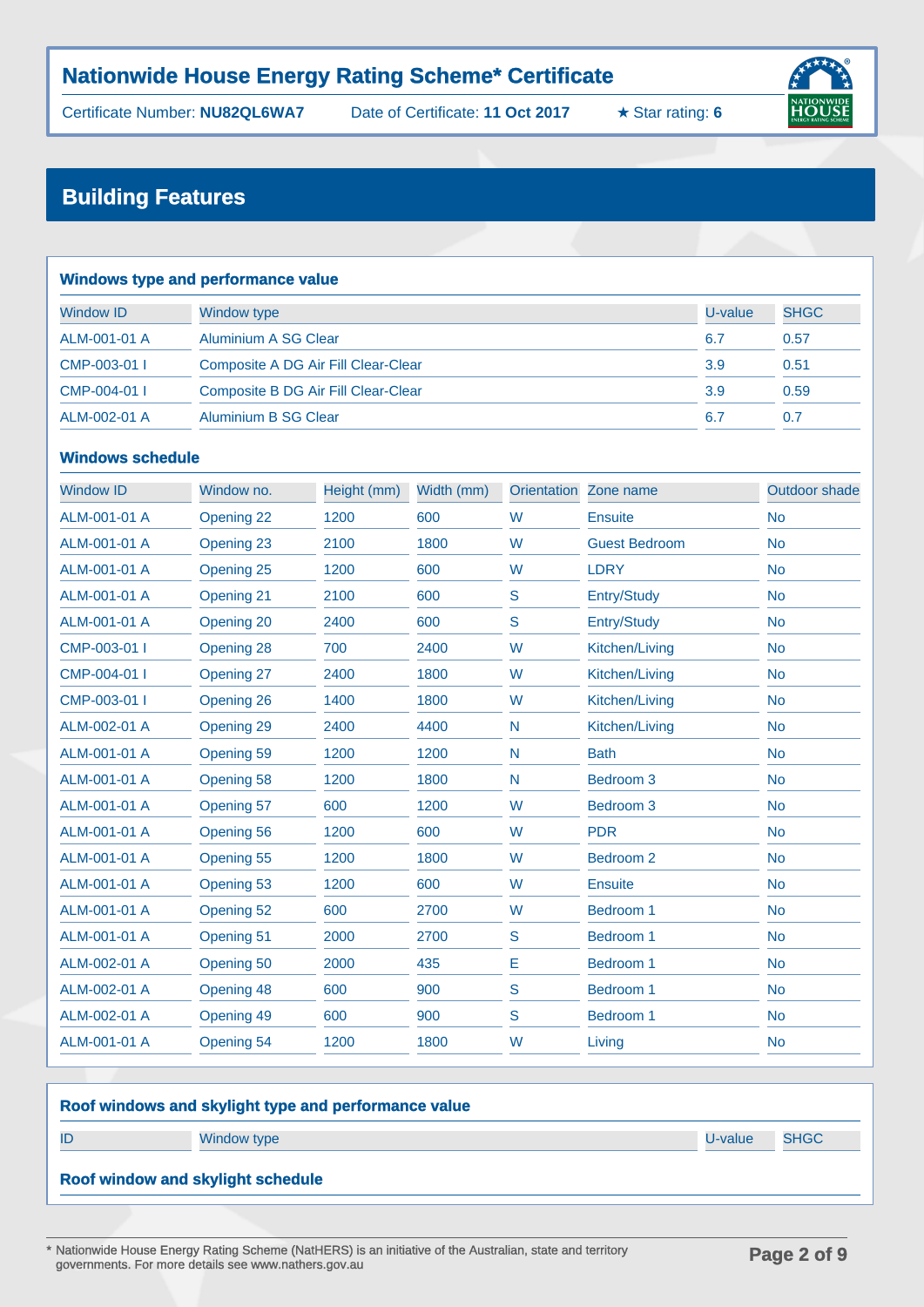Certificate Number: **NU82QL6WA7** Date of Certificate: **11 Oct 2017** ★ Star rating: **6**



# **Building Features**

| Roof window/ skylight no. $Area (m2)$ Orientation Zone name |  | Outdoor<br>shade | Indoor shade/<br>diffuser |
|-------------------------------------------------------------|--|------------------|---------------------------|

| <b>External wall type</b> |                                                              |                  |  |  |
|---------------------------|--------------------------------------------------------------|------------------|--|--|
| Type                      | Insulation                                                   | <b>Wall wrap</b> |  |  |
| $1:GEN-DB$                |                                                              | <b>No</b>        |  |  |
| $2:GEN - SB$              |                                                              | <b>No</b>        |  |  |
| $3:GEN - BV25$            | Glass fibre batt: R2.5 (R2.5)                                | <b>No</b>        |  |  |
| 4: GEN - 270SHAFTLINER25  | Glass fibre batt: R2.5 (R2.5); Glass fibre batt: R2.5 (R2.5) | <b>No</b>        |  |  |
| $5:GEN - FC25$            | Glass fibre batt: R2.5 (R2.5)                                | <b>No</b>        |  |  |
| 6 : GEN - EPS7525         | Glass fibre batt: R2.5 (R2.5)                                | <b>No</b>        |  |  |
| 7 : GEN - WB25            | Glass fibre batt: R2.5 (R2.5)                                | <b>No</b>        |  |  |

### **External wall schedule**

| <b>Wall type</b>         | Area $(m^2)$ |             | Orientation Zone name | <b>Fixed shade</b> | <b>Eaves</b> |
|--------------------------|--------------|-------------|-----------------------|--------------------|--------------|
| $1:GEN-DB$               | 2.1          | N           | Garage                | Yes                | <b>No</b>    |
| $2:GEN - SB$             | 17.2         | W           | Garage                | <b>No</b>          | <b>No</b>    |
| $1:GEN-DB$               | 10           | S           | Garage                | Yes                | <b>No</b>    |
| 3 : GEN - BV25           | 4.9          | W           | <b>Ensuite</b>        | Yes                | <b>No</b>    |
| 3 : GEN - BV25           | 9            | W           | <b>Guest Bedroom</b>  | <b>Yes</b>         | <b>No</b>    |
| 3 : GEN - BV25           | 4.5          | W           | <b>LDRY</b>           | Yes                | <b>No</b>    |
| 4: GEN - 270SHAFTLINER25 | 8.8          | E           | <b>Store</b>          | <b>No</b>          | <b>No</b>    |
| 4: GEN - 270SHAFTLINER25 | 20.2         | Е           | Entry/Study           | <b>No</b>          | <b>No</b>    |
| 4: GEN - 270SHAFTLINER25 | 9.1          | E           | Entry/Study           | <b>No</b>          | <b>No</b>    |
| 3 : GEN - BV25           | 1.           | W           | Entry/Study           | Yes                | <b>No</b>    |
| 3 : GEN - BV25           | 3.3          | S           | Entry/Study           | Yes                | <b>Yes</b>   |
| 3 : GEN - BV25           | 5.5          | S           | Entry/Study           | Yes                | <b>Yes</b>   |
| 3 : GEN - BV25           | 10           | W           | Kitchen/Living        | <b>Yes</b>         | <b>No</b>    |
| 3 : GEN - BV25           | 1.7          | $\mathbf S$ | Kitchen/Living        | Yes                | <b>No</b>    |
| 3 : GEN - BV25           | 8            | W           | Kitchen/Living        | <b>Yes</b>         | <b>Yes</b>   |
| 3 : GEN - BV25           | 1.6          | N           | Kitchen/Living        | Yes                | Yes          |
| 3 : GEN - BV25           | 7.3          | W           | Kitchen/Living        | Yes                | <b>No</b>    |
| 4: GEN - 270SHAFTLINER25 | 22.3         | E           | Kitchen/Living        | <b>No</b>          | <b>No</b>    |
| 3 : GEN - BV25           | 0.6          | Е           | Kitchen/Living        | Yes                | <b>No</b>    |
|                          |              |             |                       |                    |              |

\* Nationwide House Energy Rating Scheme (NatHERS) is an initiative of the Australian, state and territory governments. For more details see www.nathers.gov.au **Page 3 of 9**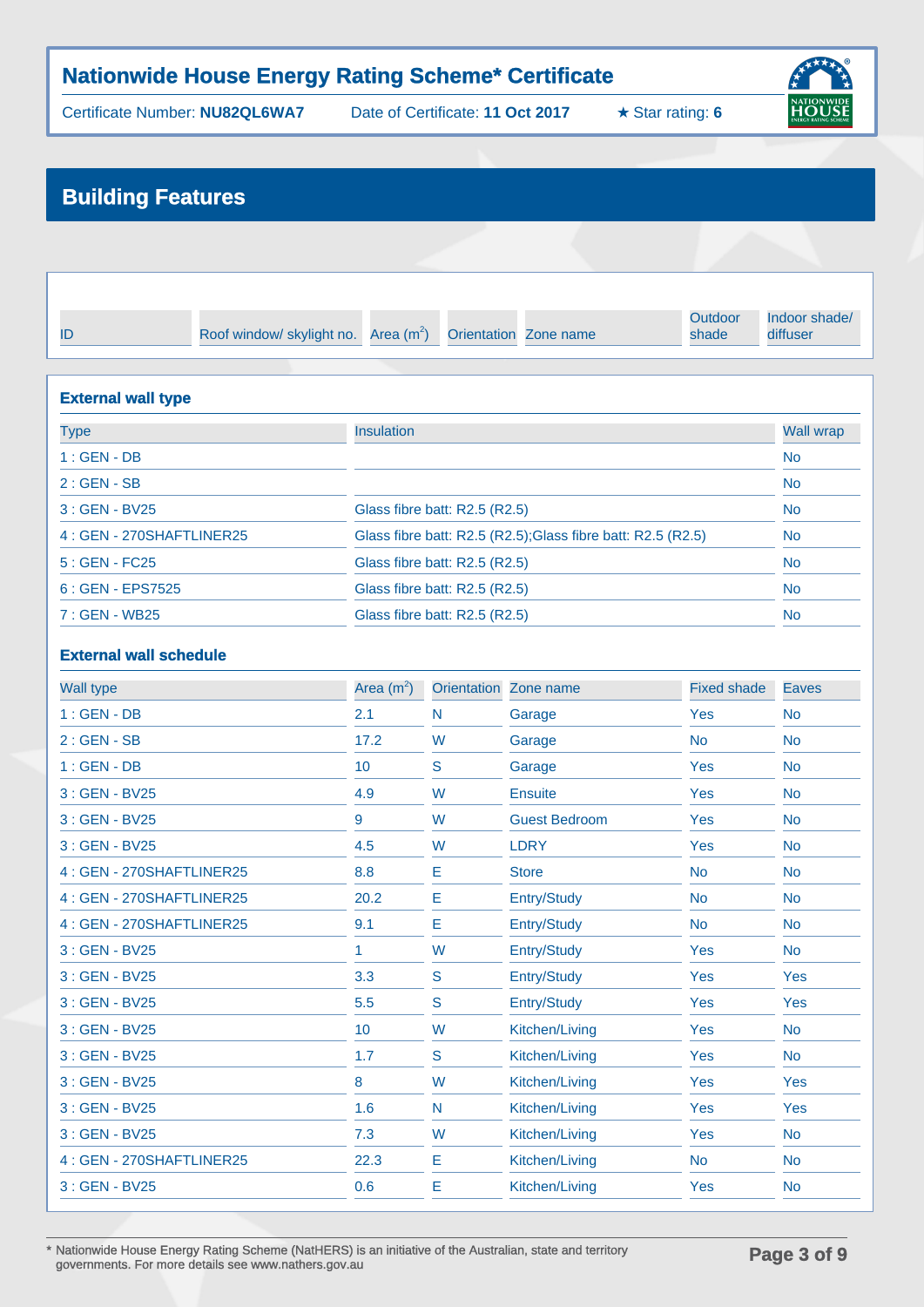Certificate Number: **NU82QL6WA7** Date of Certificate: **11 Oct 2017** ★ Star rating: **6**



# **Building Features**

| 3: GEN - BV25            | 16.6 | N | Kitchen/Living       | <b>No</b> | <b>No</b> |
|--------------------------|------|---|----------------------|-----------|-----------|
| 5 : GEN - FC25           | 5    | N | <b>Bath</b>          | Yes       | Yes       |
| 4: GEN - 270SHAFTLINER25 | 9.7  | Е | <b>Bath</b>          | <b>No</b> | <b>No</b> |
| $5:GEN - FC25$           | 6.6  | N | Bedroom <sub>3</sub> | Yes       | Yes       |
| 5 : GEN - FC25           | 1.5  | N | Bedroom <sub>3</sub> | Yes       | Yes       |
| 5: GEN - FC25            | 5.7  | W | Bedroom 3            | Yes       | Yes       |
| $5:GEN - FC25$           | 2.2  | N | Bedroom <sub>3</sub> | Yes       | Yes       |
| 5 : GEN - FC25           | 4.1  | W | Bedroom <sub>3</sub> | <b>No</b> | Yes       |
| 5 : GEN - FC25           | 2.7  | W | <b>PDR</b>           | <b>No</b> | Yes       |
| 5 : GEN - FC25           | 8.9  | W | Bedroom <sub>2</sub> | <b>No</b> | Yes       |
| $5:GEN - FC25$           | 1.1  | S | Bedroom <sub>2</sub> | Yes       | Yes       |
| 6 : GEN - EPS7525        | 6.2  | W | Ensuite              | Yes       | Yes       |
| 4: GEN - 270SHAFTLINER25 | 6    | Е | <b>WIR</b>           | <b>No</b> | <b>No</b> |
| $5:GEN - FC25$           | 1.1  | N | Bedroom 1            | Yes       | Yes       |
| 5 : GEN - FC25           | 13.5 | W | Bedroom 1            | <b>No</b> | Yes       |
| 5 : GEN - FC25           | 10.9 | S | Bedroom 1            | Yes       | Yes       |
| 5 : GEN - FC25           | 1.6  | Е | Bedroom 1            | Yes       | Yes       |
| 7: GEN - WB25            | 4.8  | S | Bedroom 1            | Yes       | Yes       |
| 4: GEN - 270SHAFTLINER25 | 2.7  | E | Bedroom 1            | <b>No</b> | <b>No</b> |
| 4: GEN - 270SHAFTLINER25 | 11.9 | Е | Passage              | <b>No</b> | <b>No</b> |
| 6 : GEN - EPS7525        | 9    | W | Living               | Yes       | Yes       |
| 4: GEN - 270SHAFTLINER25 | 18.3 | Е | Living               | <b>No</b> | <b>No</b> |
|                          |      |   |                      |           |           |

#### **Internal wall type**

| <b>Type</b>                              | Area $(m^2)$ Insulation |                               |
|------------------------------------------|-------------------------|-------------------------------|
| $1:GEN - INT25$                          | 117.8                   | Glass fibre batt: R2.5 (R2.5) |
| 2: FR5 - Internal Plasterboard Stud Wall | 312.2                   |                               |

| <b>Floors</b>        |                      |              |                       |                         |              |  |
|----------------------|----------------------|--------------|-----------------------|-------------------------|--------------|--|
| Location             | Construction         | Area $(m^2)$ | Sub floor ventilation | <b>Added insulation</b> | Covering     |  |
| Garage               | CSOG: Slab on Ground | 20.8         | Enclosed              | 0.0                     | none         |  |
| Ensuite              | CSOG: Slab on Ground | 4.6          | Enclosed              | 0.0                     | <b>Tiles</b> |  |
| <b>Guest Bedroom</b> | CSOG: Slab on Ground | 12.8         | Enclosed              | 0.0                     | Carpet       |  |
| LDRY                 | CSOG: Slab on Ground | 4.8          | Enclosed              | 0.0                     | Tiles        |  |

\* Nationwide House Energy Rating Scheme (NatHERS) is an initiative of the Australian, state and territory governments. For more details see www.nathers.gov.au **Page 4 of 9**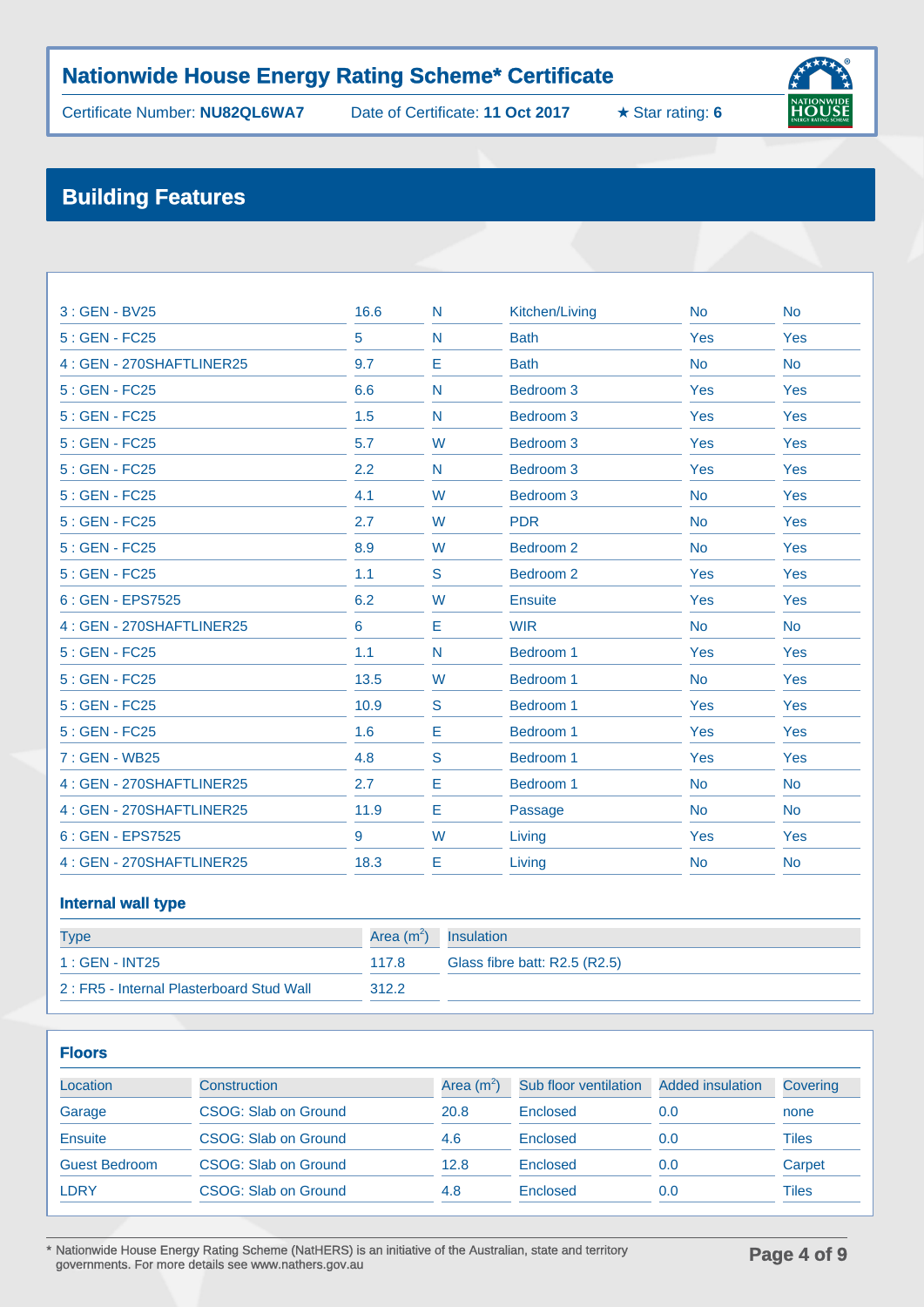Certificate Number: **NU82QL6WA7** Date of Certificate: **11 Oct 2017** ★ Star rating: **6**



# **Building Features**

| <b>PTRY</b>          | CSOG: Slab on Ground        | 2.5  | Enclosed        | 0.0 | <b>Tiles</b> |
|----------------------|-----------------------------|------|-----------------|-----|--------------|
| <b>Store</b>         | CSOG: Slab on Ground        | 3.2  | Enclosed        | 0.0 | Carpet       |
| Entry/Study          | CSOG: Slab on Ground        | 32.3 | Enclosed        | 0.0 | Carpet       |
| Kitchen/Living       | <b>CSOG: Slab on Ground</b> | 51.8 | Enclosed        | 0.0 | <b>Tiles</b> |
| <b>PDR</b>           | CSOG: Slab on Ground        | 2.1  | Enclosed        | 0.0 | <b>Tiles</b> |
| <b>Bath</b>          | <b>Timber</b>               | 6.6  | <b>Enclosed</b> | 2.0 | <b>Tiles</b> |
| Bedroom <sub>3</sub> | <b>Timber</b>               | 11.3 | Enclosed        | 2.0 | Carpet       |
| Bedroom <sub>3</sub> | <b>Timber</b>               | 0.4  | Elevated        | 2.0 | Carpet       |
| <b>PDR</b>           | <b>Timber</b>               | 2.4  | <b>Enclosed</b> | 2.0 | <b>Tiles</b> |
| Bedroom <sub>2</sub> | <b>Timber</b>               | 14.9 | <b>Enclosed</b> | 2.0 | Carpet       |
| <b>Ensuite</b>       | <b>Timber</b>               | 5.9  | Enclosed        | 2.0 | <b>Tiles</b> |
| <b>WIR</b>           | <b>Timber</b>               | 3.7  | Enclosed        | 2.0 | Carpet       |
| Bedroom 1            | <b>Timber</b>               | 21.9 | Enclosed        | 2.0 | Carpet       |
| Passage              | <b>Timber</b>               | 6.8  | Enclosed        | 2.0 | Carpet       |
| Living               | <b>Timber</b>               | 24.9 | <b>Enclosed</b> | 2.0 | Carpet       |

### **Ceiling type**

| <b>Material</b> | <b>Added insulation</b> | Roof space above |
|-----------------|-------------------------|------------------|
| Plasterboard    | 2.0                     | <b>No</b>        |
| Plasterboard    | 2.0                     | <b>No</b>        |
| Plasterboard    | 0.0                     | <b>No</b>        |
| Plasterboard    | 2.0                     | <b>No</b>        |
| Plasterboard    | 5.0                     | <b>No</b>        |
| Plasterboard    | 2.0                     | <b>No</b>        |
| Plasterboard    | 5.0                     | <b>No</b>        |
| Plasterboard    | 2.0                     | <b>No</b>        |
| Plasterboard    | 2.0                     | <b>No</b>        |
| Plasterboard    | 2.0                     | <b>No</b>        |
| Plasterboard    | 2.0                     | <b>No</b>        |
| Plasterboard    | 2.0                     | <b>No</b>        |
| Plasterboard    | 2.0                     | <b>No</b>        |
| Plasterboard    | 2.0                     | <b>No</b>        |
| Plasterboard    | 2.0                     | <b>No</b>        |
| Plasterboard    | 2.0                     | <b>No</b>        |
| Plasterboard    | 5.0                     | <b>No</b>        |
|                 |                         |                  |

\* Nationwide House Energy Rating Scheme (NatHERS) is an initiative of the Australian, state and territory governments. For more details see www.nathers.gov.au **Page 5 of 9**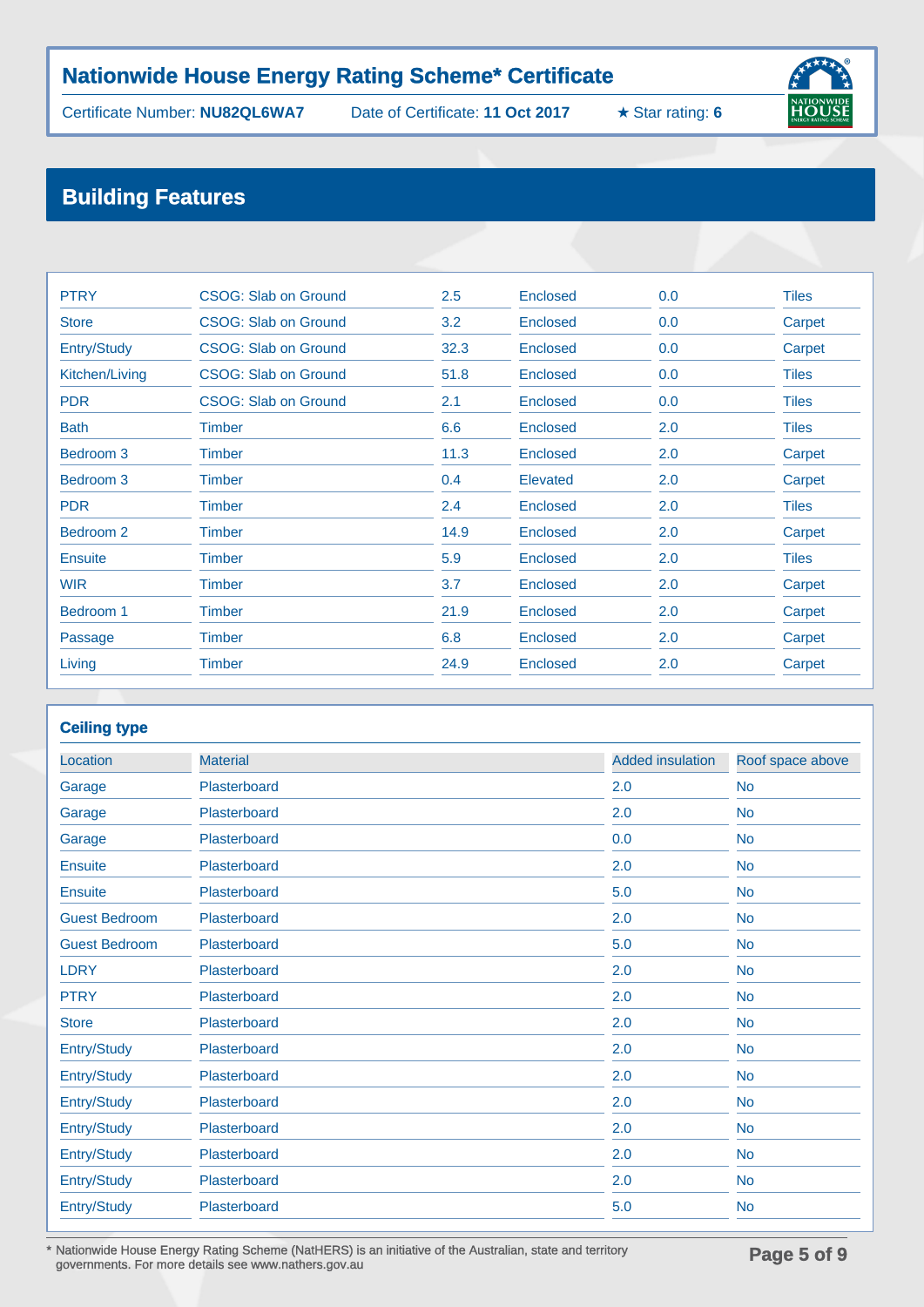Certificate Number: **NU82QL6WA7** Date of Certificate: **11 Oct 2017** ★ Star rating: **6**



# **Building Features**

| Kitchen/Living | Plasterboard | 2.0 | <b>No</b> |
|----------------|--------------|-----|-----------|
| Kitchen/Living | Plasterboard | 2.0 | <b>No</b> |
| Kitchen/Living | Plasterboard | 2.0 | <b>No</b> |
| Kitchen/Living | Plasterboard | 2.0 | <b>No</b> |
| Kitchen/Living | Plasterboard | 2.0 | <b>No</b> |
| Kitchen/Living | Plasterboard | 2.0 | <b>No</b> |
| Kitchen/Living | Plasterboard | 5.0 | <b>No</b> |
| <b>PDR</b>     | Plasterboard | 2.0 | <b>No</b> |
| <b>PDR</b>     | Plasterboard | 2.0 | <b>No</b> |
| <b>Bath</b>    | Plasterboard | 5.0 | Yes       |
| Bedroom 3      | Plasterboard | 5.0 | Yes       |
| <b>PDR</b>     | Plasterboard | 5.0 | Yes       |
| Bedroom 2      | Plasterboard | 5.0 | Yes       |
| <b>Ensuite</b> | Plasterboard | 5.0 | Yes       |
| <b>WIR</b>     | Plasterboard | 5.0 | Yes       |
| Bedroom 1      | Plasterboard | 5.0 | Yes       |
| Passage        | Plasterboard | 5.0 | Yes       |
| Living         | Plasterboard | 5.0 | Yes       |

### **Ceiling penetrations**

| Location             | <b>Number</b>  | <b>Type</b>         | Width (mm) | Length (mm) | Seal/ unsealed |
|----------------------|----------------|---------------------|------------|-------------|----------------|
| <b>Ensuite</b>       | 3              | <b>Downlights</b>   | 50         | 50          | <b>Sealed</b>  |
| <b>Ensuite</b>       |                | <b>Exhaust Fans</b> | 225        | 225         | <b>Sealed</b>  |
| <b>Guest Bedroom</b> | $\overline{2}$ | <b>Downlights</b>   | 50         | 50          | <b>Sealed</b>  |
| <b>LDRY</b>          | 2              | <b>Downlights</b>   | 50         | 50          | <b>Sealed</b>  |
| <b>PTRY</b>          | 1              | <b>Downlights</b>   | 50         | 50          | <b>Sealed</b>  |
| <b>Store</b>         |                | <b>Downlights</b>   | 50         | 50          | <b>Sealed</b>  |
| Entry/Study          | 7              | <b>Downlights</b>   | 50         | 50          | <b>Sealed</b>  |
| Kitchen/Living       | 12             | <b>Downlights</b>   | 50         | 50          | <b>Sealed</b>  |
| Kitchen/Living       | 1              | <b>Exhaust Fans</b> | 225        | 225         | <b>Sealed</b>  |
| <b>PDR</b>           |                | <b>Exhaust Fans</b> | 225        | 225         | <b>Sealed</b>  |
| <b>PDR</b>           |                | <b>Downlights</b>   | 50         | 50          | <b>Sealed</b>  |
| <b>Bath</b>          | 1              | <b>Exhaust Fans</b> | 225        | 225         | <b>Sealed</b>  |
| <b>Bath</b>          | 2              | <b>Downlights</b>   | 50         | 50          | <b>Sealed</b>  |
| Bedroom <sub>3</sub> | $\overline{2}$ | <b>Downlights</b>   | 50         | 50          | <b>Sealed</b>  |
| <b>PDR</b>           |                | <b>Downlights</b>   | 50         | 50          | <b>Sealed</b>  |

\* Nationwide House Energy Rating Scheme (NatHERS) is an initiative of the Australian, state and territory governments. For more details see www.nathers.gov.au **Page 6 of 9**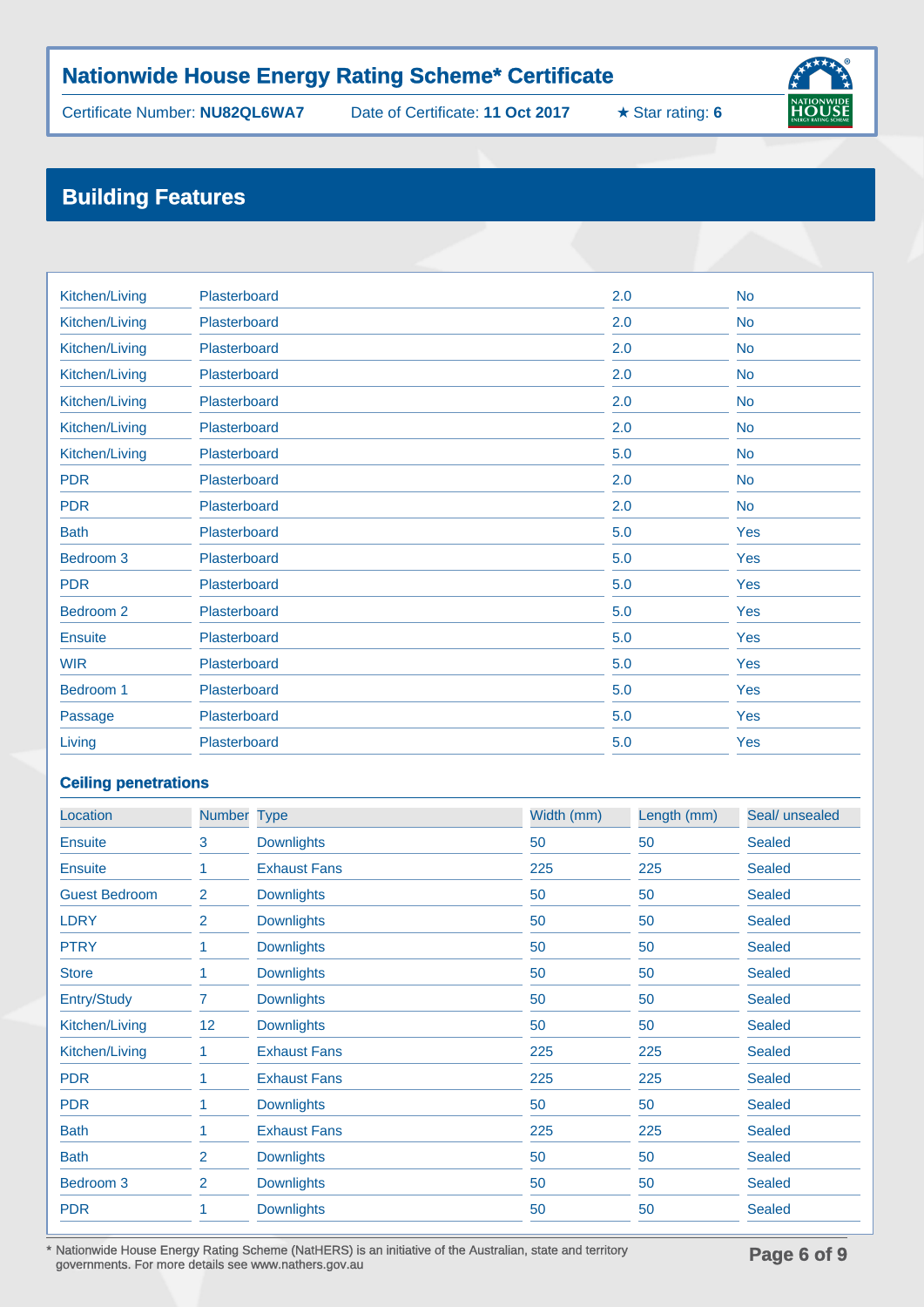Certificate Number: **NU82QL6WA7** Date of Certificate: **11 Oct 2017** ★ Star rating: **6**



# **Building Features**

| Bedroom 2      | 2  | <b>Downlights</b>   | 50  | 50  | Sealed        |
|----------------|----|---------------------|-----|-----|---------------|
| <b>Ensuite</b> |    | <b>Exhaust Fans</b> | 225 | 225 | <b>Sealed</b> |
| <b>Ensuite</b> |    | <b>Downlights</b>   | 50  | 50  | <b>Sealed</b> |
| <b>WIR</b>     |    | <b>Downlights</b>   | 50  | 50  | <b>Sealed</b> |
| Bedroom 1      | 3  | <b>Downlights</b>   | 50  | 50  | <b>Sealed</b> |
| Passage        | 3  | <b>Downlights</b>   | 50  | 50  | <b>Sealed</b> |
| Living         | 5. | <b>Downlights</b>   | 50  | 50  | <b>Sealed</b> |

### **Ceiling fans**

Location Number Diameter (mm)

# **Roof type** Material Added insulation Roof colour Framed:Flat - Flat Framed (Metal Deck) 0.0 medium Disc:Attic-Discontinuous 0.0 medium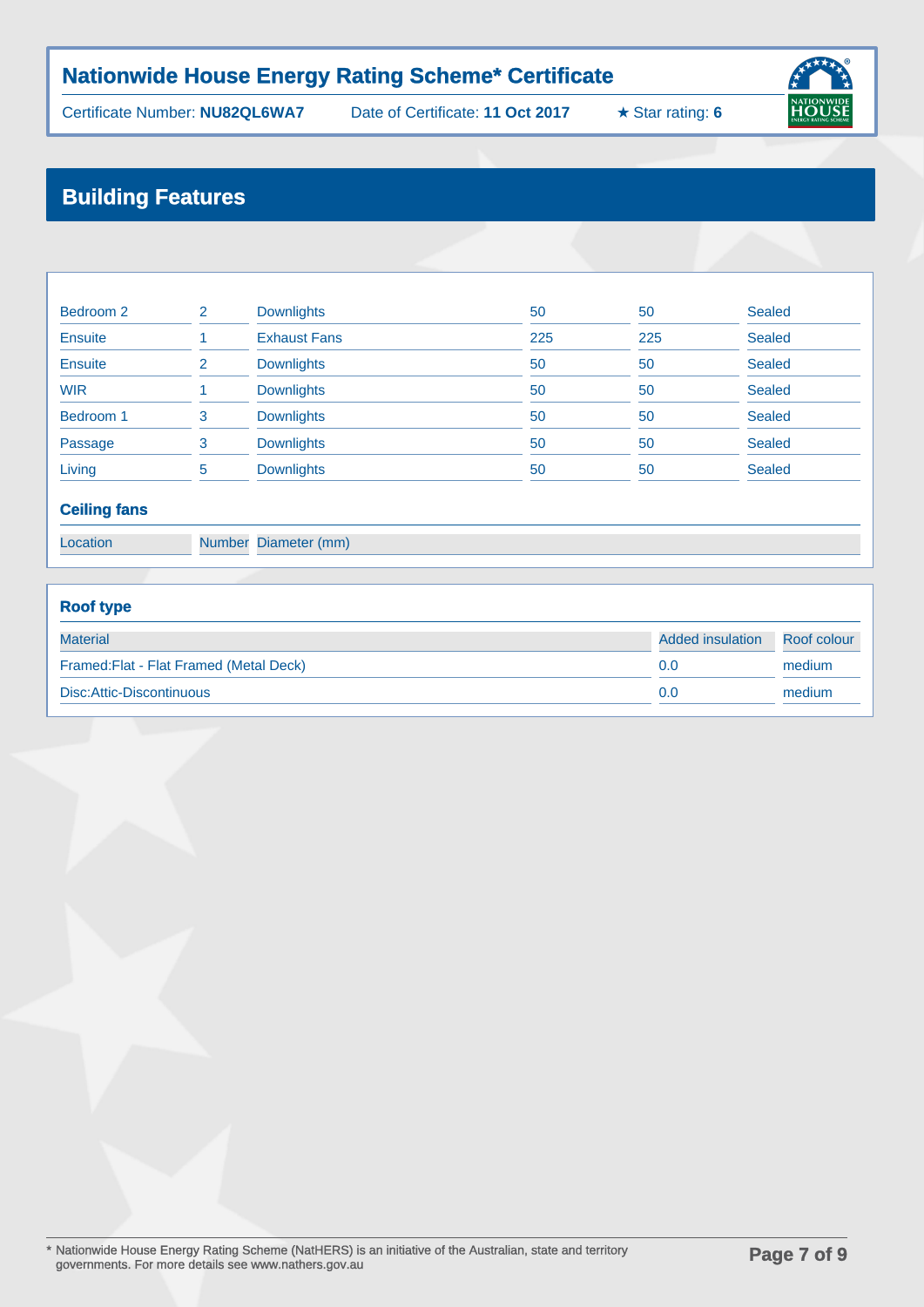Certificate Number: **NU82QL6WA7** Date of Certificate: **11 Oct 2017** ★ Star rating: **6**



#### **Additional information**

GENERAL NOTES

- The building materials listed in these reports are the minimum requirement needed to achieve the listed Star Rating required. All State, Territory & Federal; building standards and regulations still need to be adhered to.

- All insulation is to be supplied and installed as per Australian Standards & required regulations.
- Holes, rips and penetrations through Sisalation, Reflective Foils and Insulation Warps must be sealed or repaired.
- Self-closing damper to all the exhaust fans
- All external windows and doors are to be fitted with weather-strips
- All roof lights must be sealed or capable to be sealed
- All chimneys and flues to be fitted with self closing dampers

- Insulation batts and blankets are not to be compressed when being installed and all voids must be completely filled.

- Insulation is to be laid over all manhole lids, ensuring a continuous layer of insulation. No ceiling penetrations have been entered for man holes.

- Glass window and glass door sizes are not to be increased, it will change the rating of this report.

- Total System 'U-Value' - The glass windows and/or glass doors supplied must equal and/or can be less than the 'U-Values" listed in this report.

- Total System 'SHGC' - The glass windows and/or glass doors supplied should not be greatly reduced or increased (a 5% variance is acceptable) than the Total System 'SHGC' Values listed in this report.

- All downlights and exhaust fans that penetration the ceiling must be sealed.

- If any details are changed on this project as listed above then this report may be invalid and will need to be re assessed to meet the minimum star rating required; there will be an additional cost to re issue this report and also re stamping the amended working drawings if required.

- (NCC 2016: V2, BCA) This Thermal Performance Assessment meets the 6 Star Rating required as laid out in the NCC 2016, BCA V2, Class 1 and Class 10 Buildings

- (NCC 2016: V2, BCA) It is also the responsibility of the developer, builder and/or owner builder that the following sections of the NCC 2016, BCA Volume 2, comply; 3.12.1.1 Building fabric thermal insulation; 3.12.1.2(c) & 3.12.1.4(b) Thermal breaks; 3.12.1.5(c) & 3.12.1.5(d) Floor edge insulation & Part 3.12.3 Building Sealing.

- (NCC 2016: V2, BCA - Victoria) In the case of a new Class 1 building, it must have either a rainwater tank connected to all sanitary flushing systems or a solar water heater system.

- All downlights and exhaust fans that penetration the ceiling must be sealed.
- All lighting in the dwelling will be designed at 5W/m2 or better.
- All lighting on the verandah, balcony will be designed at 4W/m2 or better.
- All lighting in the garage will be designed at 3W/m2 or better.
- Artificial lighting around the perimeter of the building must be controlled by a daylight sensor.